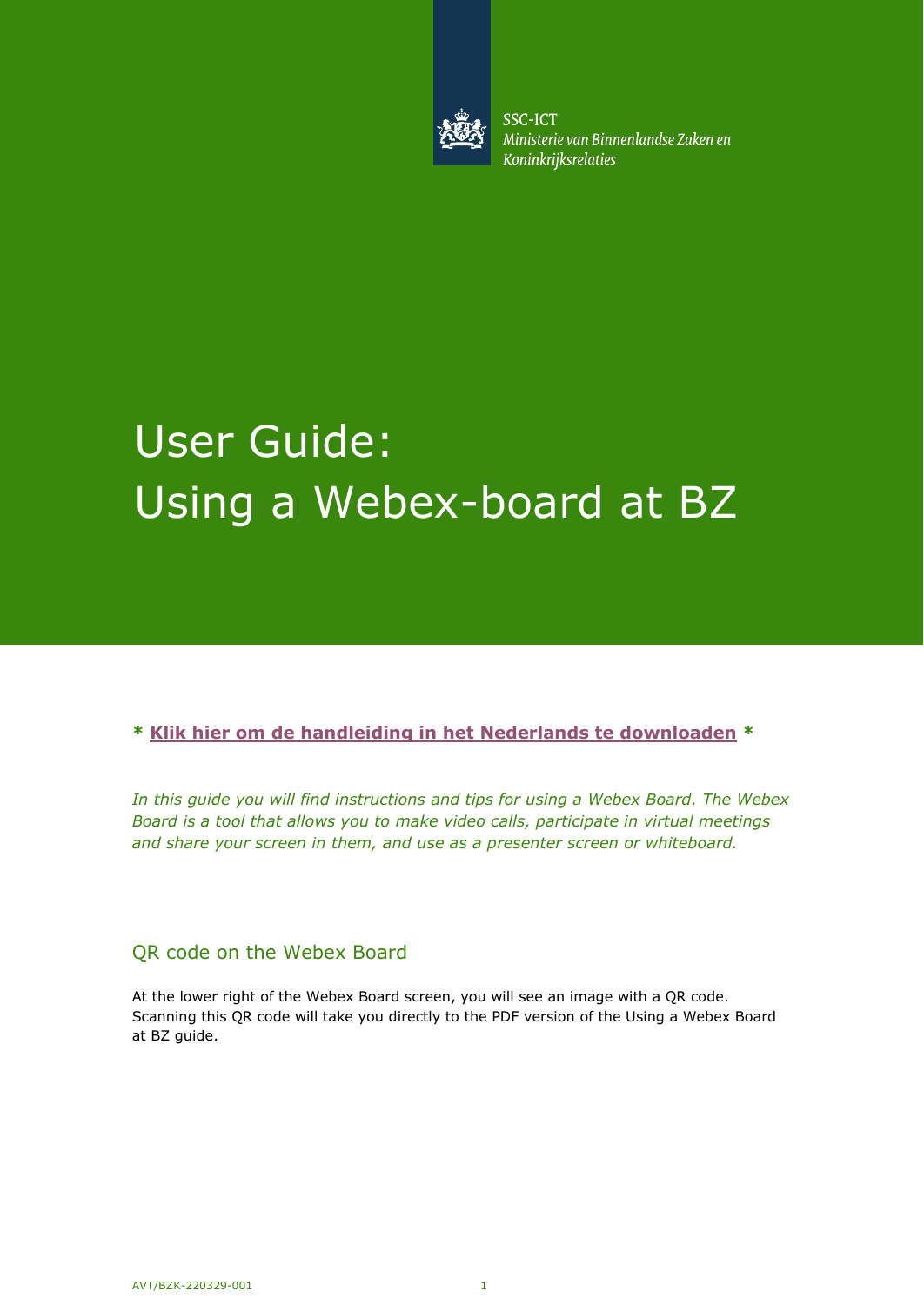# Contents

| Now you can delete any (or all) whiteboards by tapping the trash icon at the lower left. |
|------------------------------------------------------------------------------------------|
|                                                                                          |
|                                                                                          |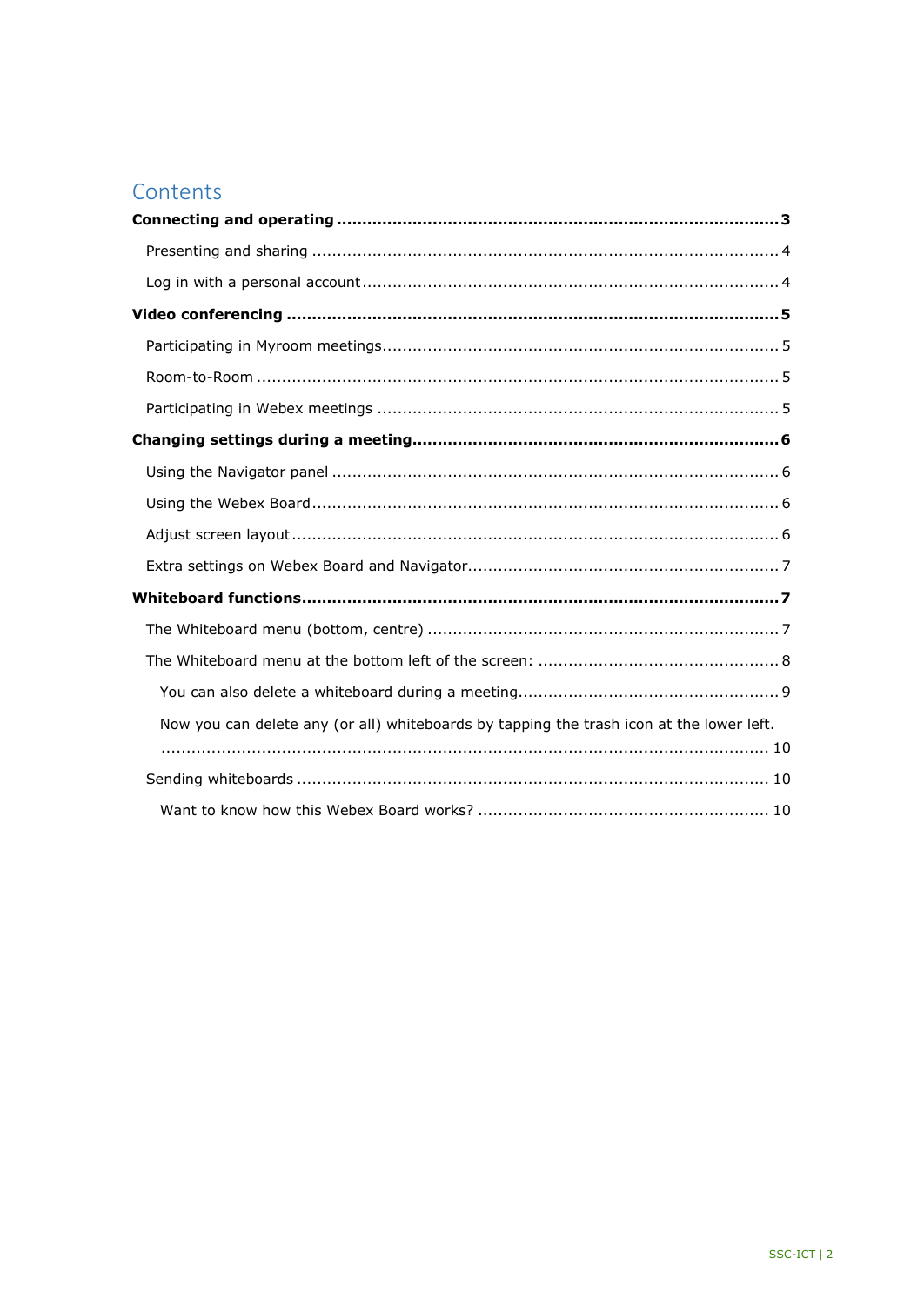

# <span id="page-2-0"></span>Connecting and operating

The Webex Board automatically wakes up from sleep mode when you walk into the conference room. If there is no interaction with the board, it will automatically return to sleep mode.

#### **Operation**

You can operate the Webex Board by touching the screen on the Navigator touch panel (see image below) or by performing the actions described on the board itself.



Image: Navigator panel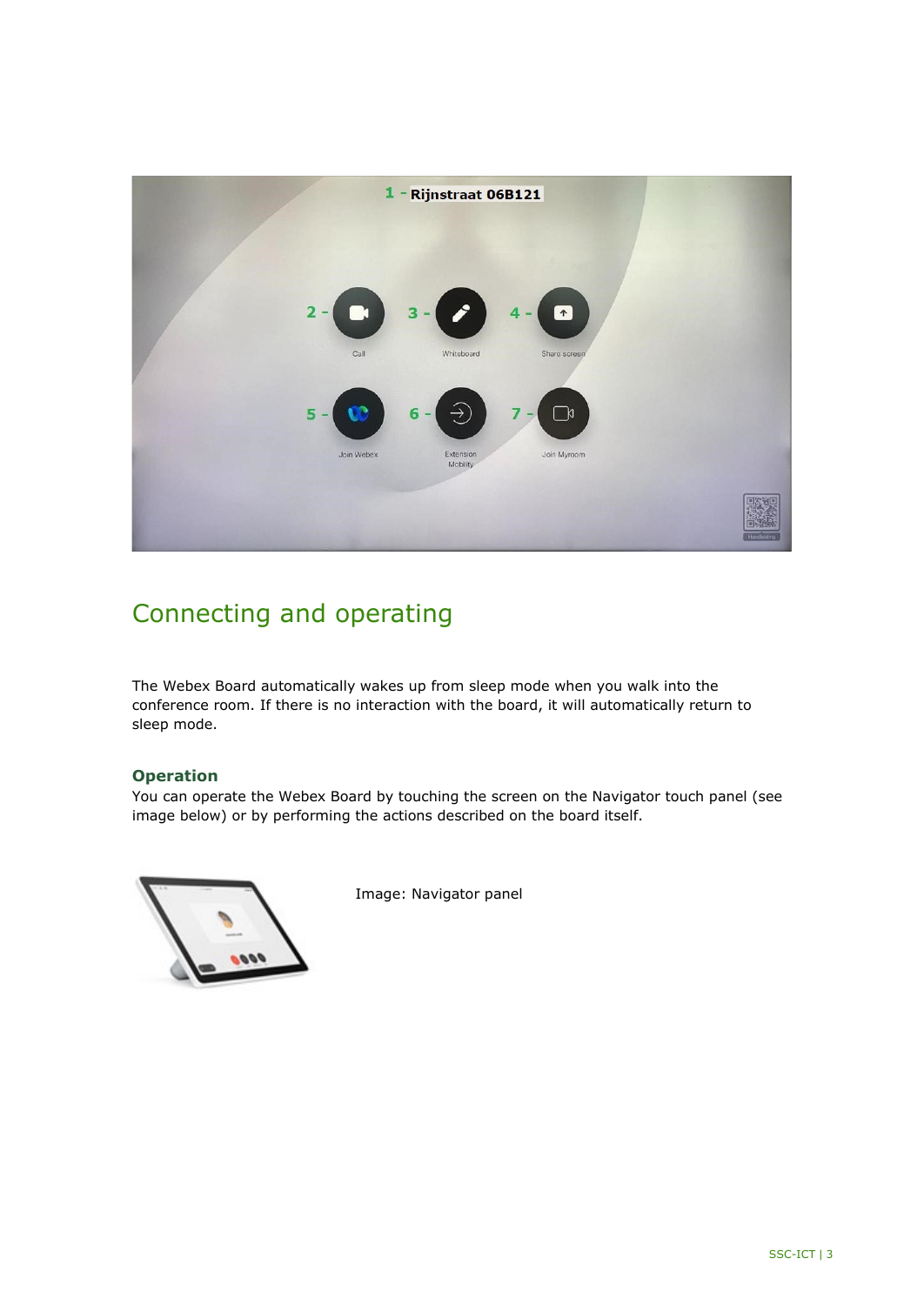#### <span id="page-3-0"></span>Presenting and sharing

For wireless presenting, use the **Whiteboard 3** button. See the instructions below for more information about this function. A whiteboard can also be emailed (but only to an @minbuza.nl email address).

#### **Connecting manually**

**Connecting your own device with a cable:** The multi-head cable (see image below) will be found somewhere in the room or is connected on the back side of the screen. You can use this cable to connect your own device to the Webex Board.



Image: the multi-head cable

When you connect the cable, your screen will be shared automatically. You can then select 'Call', 'Share screen' or 'Join Webex'. To stop the sharing, remove the cable.

#### <span id="page-3-1"></span>Log in with a personal account

To log in with your own account, use the **Extension Mobility 6** button. In the User ID field, enter your own email address, and in the pin code field, enter '123456'. After you enter this login data, the other meeting participants will see your name instead of the location ID, such as 'Peking' or the name of the building in which your Webex Board is located.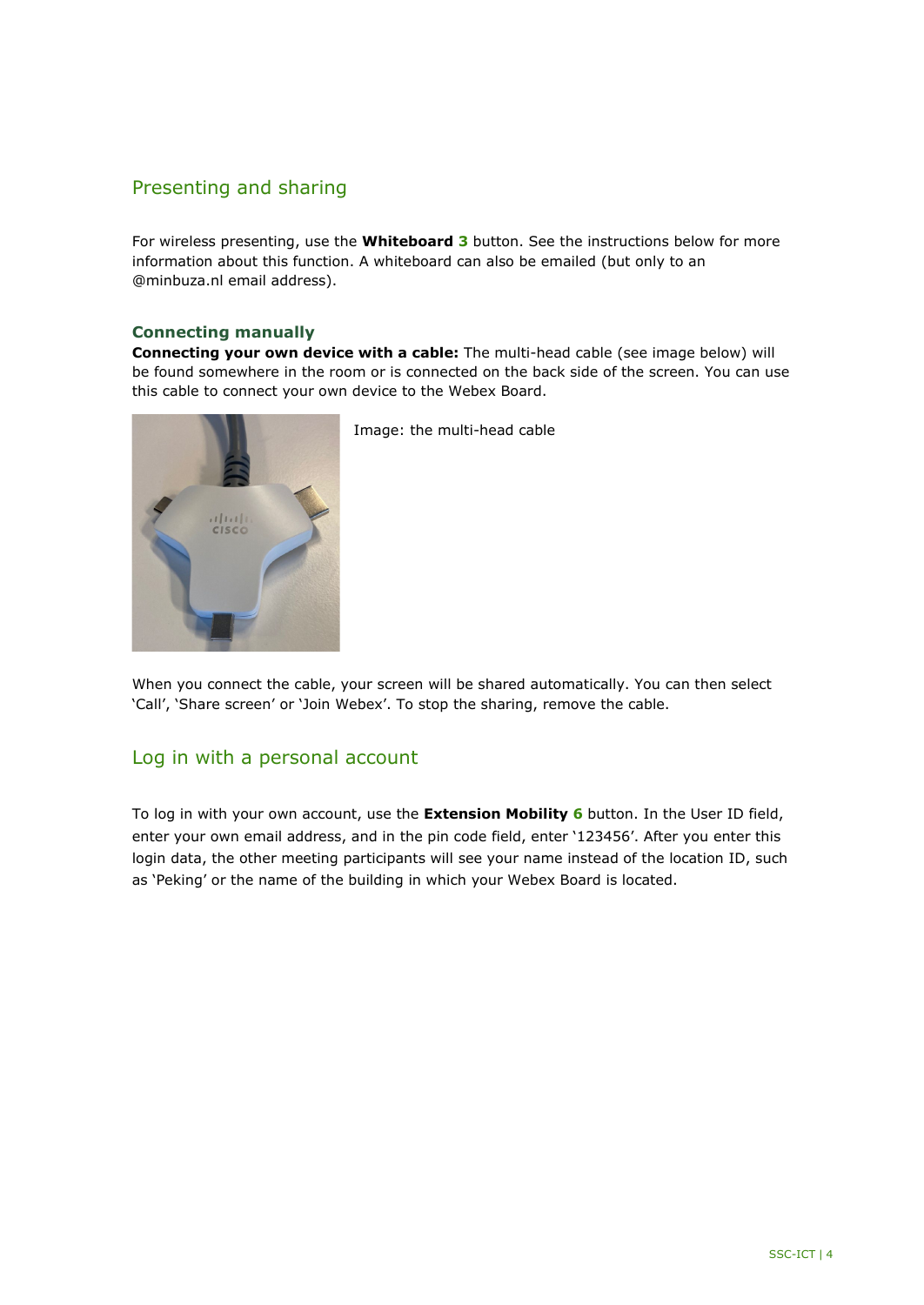# <span id="page-4-0"></span>Video conferencing

## <span id="page-4-1"></span>Participating in Myroom meetings

With the Webex Board you can participate in Myroom meetings. To do this, tap the **Join Myroom 7** button. Then use the keypad to enter the call-ID number and then the host or guest pin code of the meeting.

#### <span id="page-4-2"></span>Room-to-Room

Tap **Call 2** to call another video set. In the address field, type the **name 1** of the video set that you want to call, for example: **Peking.**

Touch the name as soon as it appears on the screen. This will open a window with a button labelled 'Call'. Tap 'Call' to call the other set.

All employees of BZ and all video sets in Rijnstraat, Terminal Zuid, and all missions, can be found in the Directory. If you can't find the name of the Webex Board in the address book, find the video address (SIP address) of the Webex Board you want to call and enter that address. A video address will be in the same format as an email address, for example: [123456@rijksvideo.nl.](mailto:123456@rijksvideo.nl)

If your call is not answered, then tap the **Home** button (the round button at the bottom of the Webex Board screen) to end the call.

To end a meeting, touch the screen and then tap the orange **End call** button (at the far right).

#### <span id="page-4-3"></span>Participating in Webex meetings

The Webex Board can participate in Webex meetings. To join a Webex meeting from the Webex Board, tap **Join Webex 5**.

Then enter the details of the meeting or the room ID of the meeting's host. If the meeting's host has not given you a Meeting ID, but has invited all participants to their personal room, then follow the instructions on the board and tap **Join**.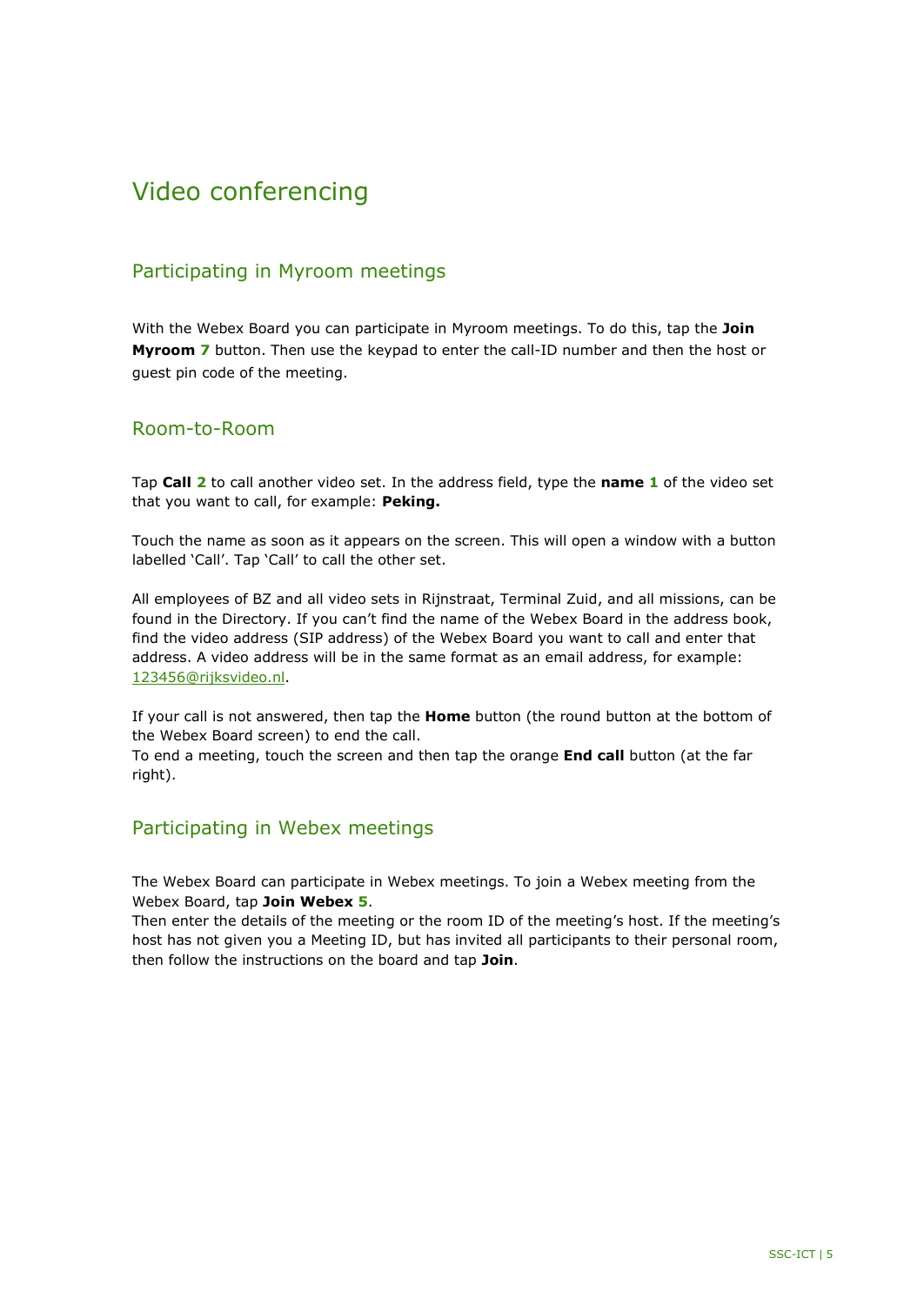# <span id="page-5-0"></span>Changing settings during a meeting

## <span id="page-5-1"></span>Using the Navigator panel

The Navigator panel gives you a number of options to control the Webex Board. On the Navigator panel, you will see the following options (from left to right):

- Mute/Unmute
- Stop video/Start video
- Share
- Keypad
- Add
- More:
- o Transfer
- o Hold
- End call
- Volume (this is found on a separate menu element at the lower right of the screen)

#### **At the upper right of the Navigator panel screen, there are a few other options:**

- Camera settings
	- o Choose between self-view and best overview
- Audio settings
	- o Choose between Default and Noise removal
- Display
	- o Configure what the display looks like

#### <span id="page-5-2"></span>Using the Webex Board

If you want to change the settings without using the Navigator panel, start by touching the Webex Board screen. You then see the following options (from left to right):

- Mute/Unmute
- Stop video/Start video
- Adjust volume (you can also activate this control by swiping upwards on the screen)
- Numeric keypad
- End/leave meeting

#### <span id="page-5-3"></span>Adjust screen layout

To adjust the position of participants and the presentation during the meeting, touch the board and then, on the numeric keypad, tap 2 or 8. You will see the options appear at the left side of the board. Now you can scroll up and scroll down (using the numbers 2 and 8) to select your desired screen layout.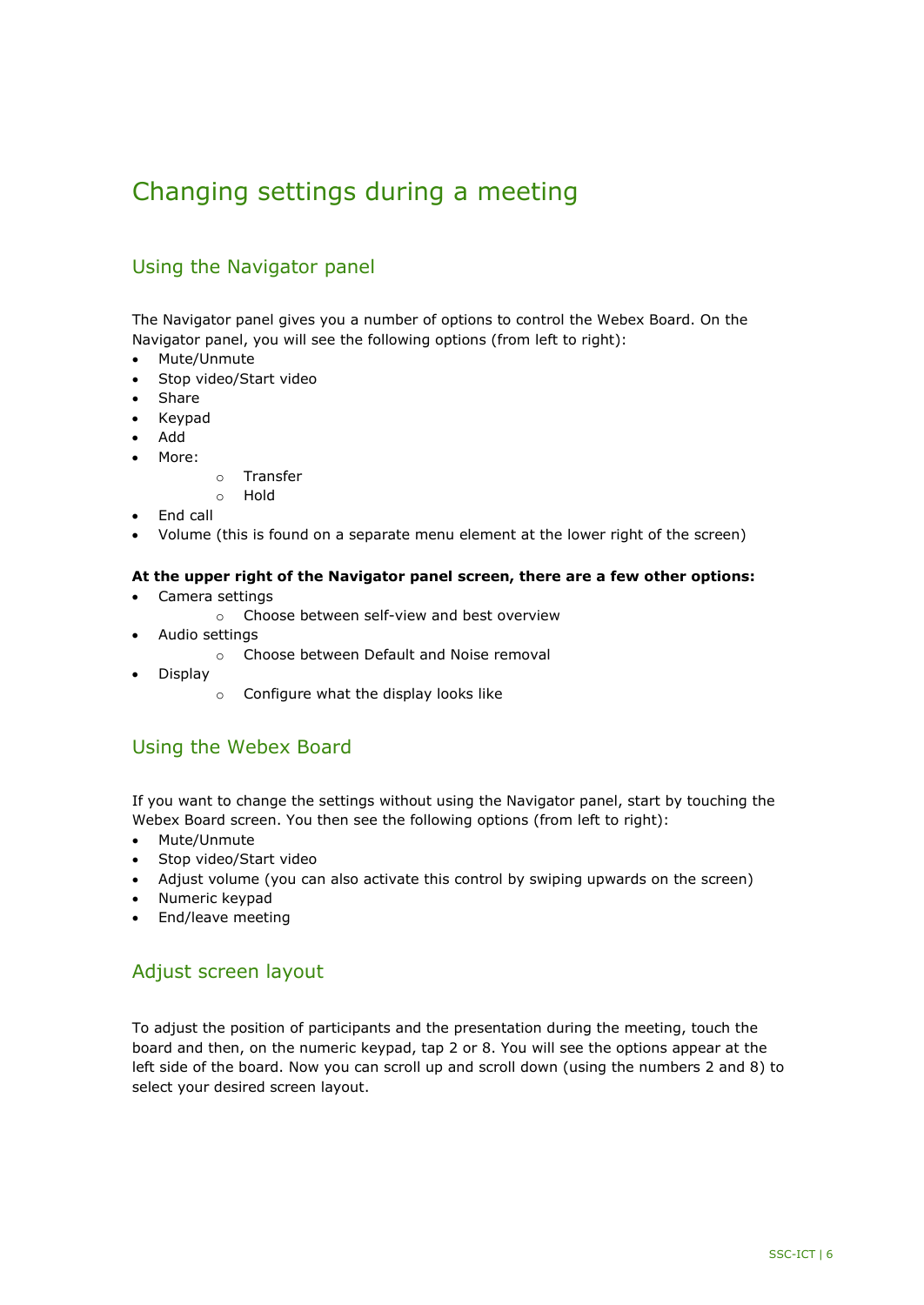## <span id="page-6-0"></span>Extra settings on Webex Board and Navigator

To open extra settings, tap on the device name at the top of the Webex Board or the Navigator.

Now you will see a number of other options, including changing the ring volume and audio volume of the Webex Board and the on/off toggle for the Do not disturb setting. Every Webex Board has a telephone number linked to it, so it can be called from any internal or external telephone. This telephone number is displayed in the extra settings.

# <span id="page-6-1"></span>Whiteboard functions

|                    | 'Go back' arrow: undo/redo your last<br>$action(s)$ .                         |
|--------------------|-------------------------------------------------------------------------------|
|                    |                                                                               |
| Undo/Redo          |                                                                               |
|                    | You can choose from three pen                                                 |
|                    | thicknesses.                                                                  |
| Pen                |                                                                               |
|                    | Swipe with your finger to rub out                                             |
|                    | mistakes on the whiteboard, or clear                                          |
| Eraser             | the whiteboard completely.                                                    |
|                    | With shapes, the whiteboard will                                              |
|                    | automatically recognize basic shapes                                          |
|                    | like triangles, circles and rectangles                                        |
|                    | and straighten them as you draw.                                              |
|                    |                                                                               |
|                    | <b>Note:</b> When drawing a shape, be sure                                    |
| <b>Shapes</b>      | to close the outline. A shape that is<br>not closed will not be automatically |
|                    | corrected.                                                                    |
|                    | Colour bar: Select the colour you wish                                        |
|                    | to use here.                                                                  |
|                    | You can type text here and/or change                                          |
|                    | the colour of your sticky note.                                               |
| test               |                                                                               |
|                    | Select the note by touching it with a<br>finger or the Whiteboard stylus and  |
|                    | then dragging it to the desired position                                      |
|                    | on the Whiteboard.                                                            |
| <b>Sticky Note</b> |                                                                               |

#### <span id="page-6-2"></span>The Whiteboard menu (bottom, centre)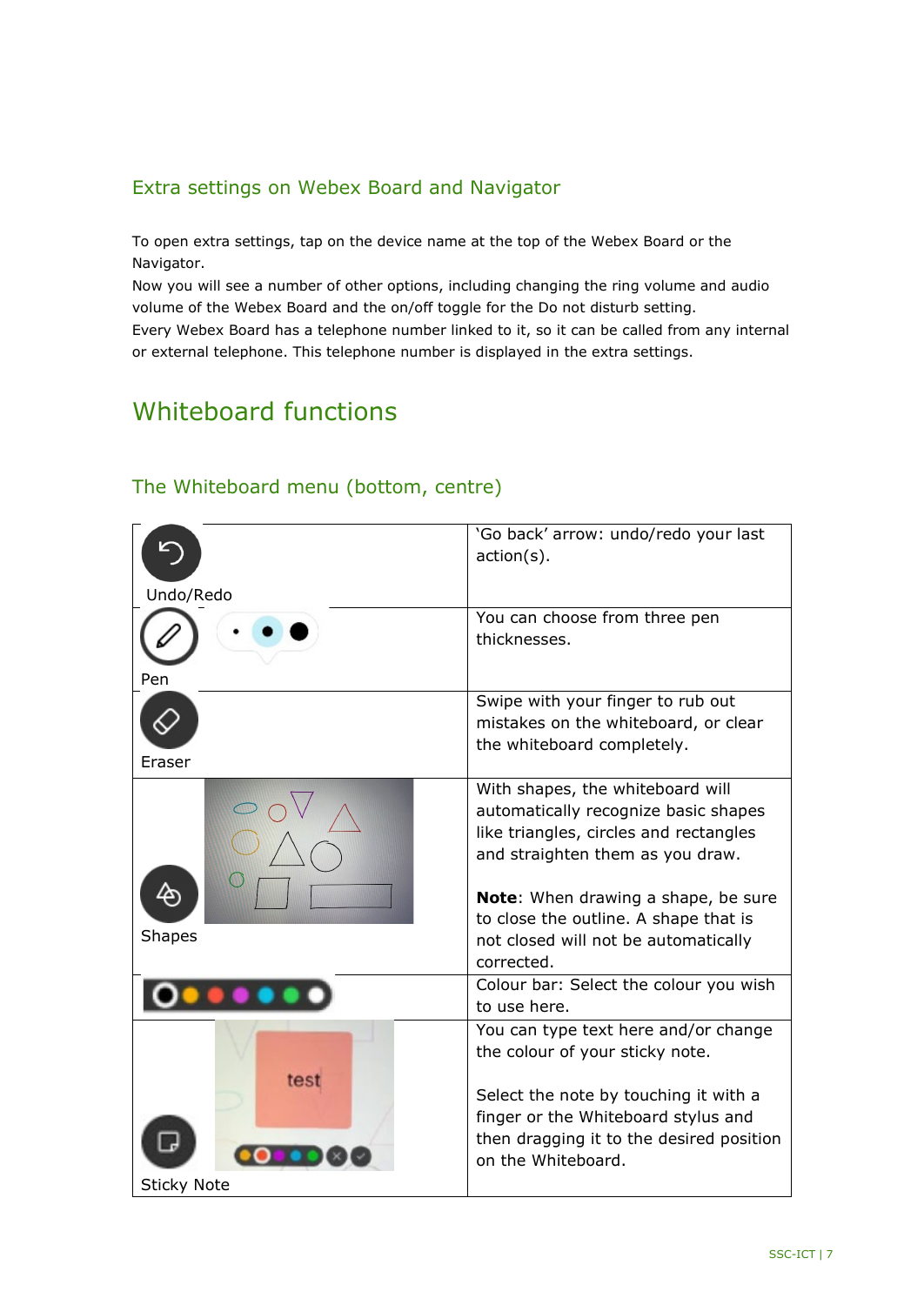## <span id="page-7-0"></span>The Whiteboard menu at the bottom left of the screen:

|                        | Open the list of all whiteboards created during your current session. Tap one<br>to open it.                                                    |
|------------------------|-------------------------------------------------------------------------------------------------------------------------------------------------|
| Open                   |                                                                                                                                                 |
| <b>New</b>             | Start a new, blank whiteboard (if you are already working on a whiteboard, it<br>will be saved). You can also do this from the Browse function. |
| Copy                   | Copy the content of the open whiteboard page to a new page.<br>After performing this action you will see the notification 'Copied'.             |
| បិ<br>Delete           | Select the whiteboards you wish to delete and check the box. These<br>whiteboards will be permanently deleted.                                  |
| <b>Black</b><br>Canvas | Switch between a blackboard (black screen background) and a whiteboard<br>(white screen background).                                            |

## Sharing a whiteboard in a video conference

- 1. Join a meeting on the Webex Board.
- 2. On the board, tap the round **Home** button and then tap **Whiteboard 3**.
- 3. Draw something on the whiteboard. This will then immediately be presented, live and in real time (potentially with a slight lag depending on network speed and other connection factors) to the participants in the meeting.



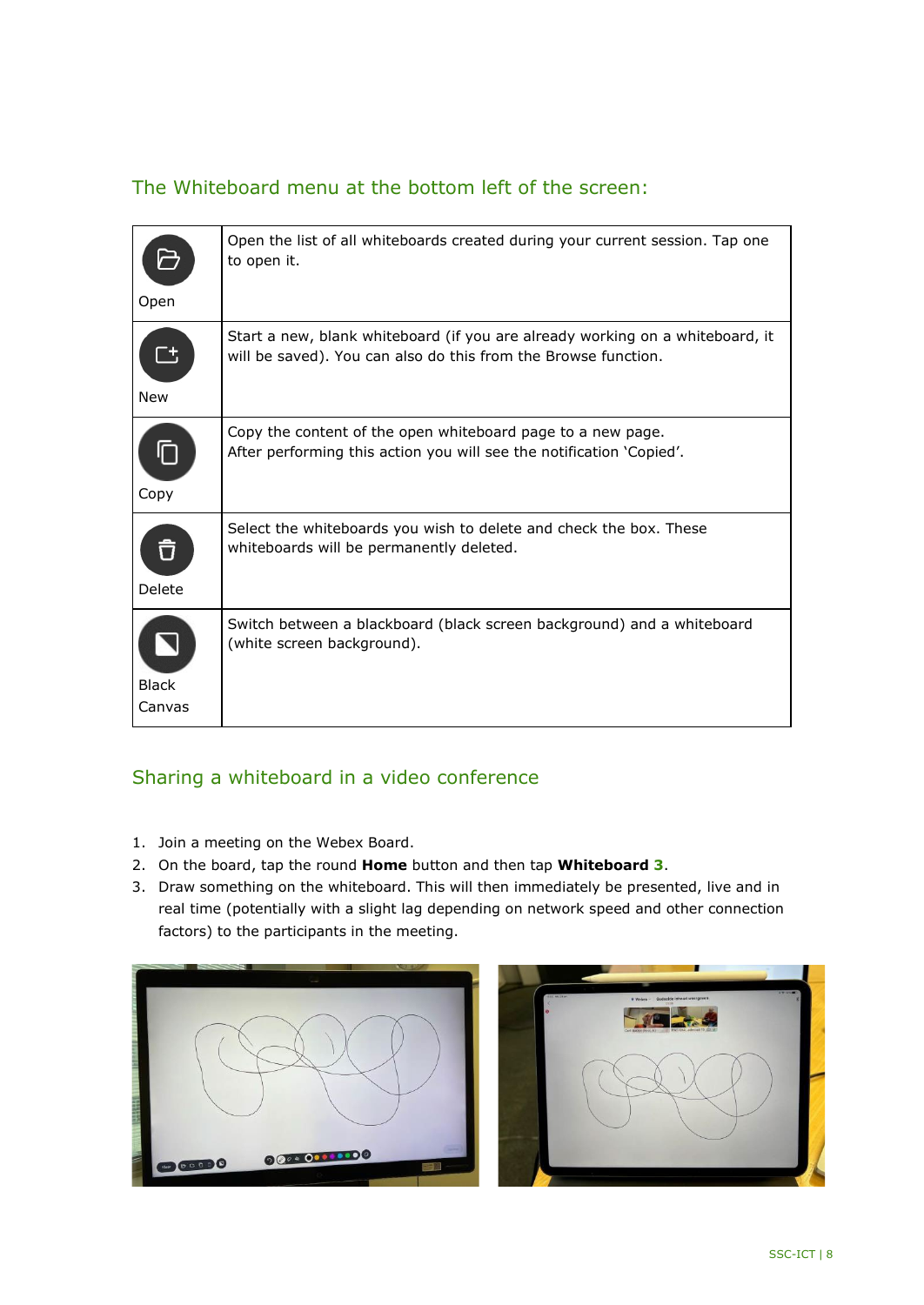**Note**: The Navigator panel will only show that the whiteboard is being shared, but will not show the content of the whiteboard.

#### Deleting whiteboards after a meeting

After every meeting you have the option to delete the whiteboard session(s). To do this, tap the blue 'End session' button. The 'Clean up' field appears. Here you can delete all whiteboards. Normally, everything not deleted manually will be deleted automatically at the end of the day.



#### Deleting whiteboards during a meeting

<span id="page-8-0"></span>You can also delete a whiteboard during a meeting.

- 1. At the lower left of the whiteboard, tap 'Done'.
- 2. Then tap the 'Stop sharing' button to return to the video conference.
- 3. Tap the **Home** button (the round button on the bottom bevel of the Webex Board).
- 4. Tap the **Whiteboard 3** button.